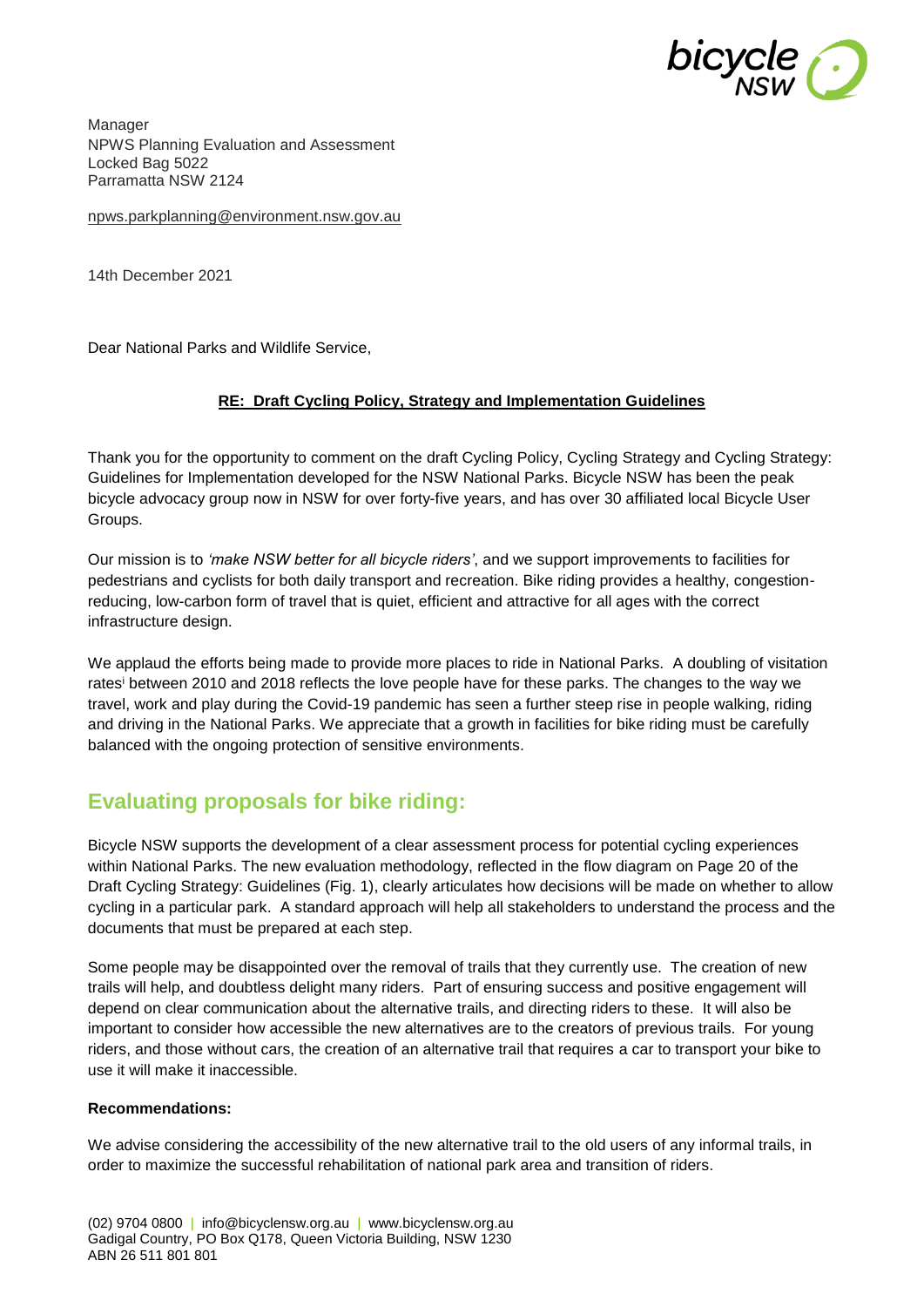

Figure 1: Flow diagram showing the evaluation methodology for new cycling experiences in National Parks (Source: DPIE)

# **Accessibility:**

Bicycle NSW commends the priority placed on improving accessibility. Providing a range of trails and facilities that are accessible to people who use wheelchairs and prams is an important part of social inclusion. For some people who are unable to walk far, a bicycle or e-bike provides mobility assistance and will enable them to access natural environments.

We appreciate that the draft Cycling Policy and Cycling Strategy have mentioned making toilets and car parking accessible. Poorly designed facilities can act as barriers to inclusion. However, it is important to note that age, health issues, disability or financial constraints prevent many residents of NSW from owning or driving a car. Others will choose car-free lifestyles. A lack of alternative transport puts most national parks out of reach, especially if you would like to cycle when you arrive.

There is a large unmet need in NSW for improved travel integration for bike riders. Enabling people to take bikes on trains without the requirement to disassemble and box them and fitting bike racks to buses could allow more teenagers, tourists, elders and non-drivers to reach national parks. Reducing car dependency for access to parks would have further benefits of reducing congestion, a serious problem in popular areas, noise and pollution.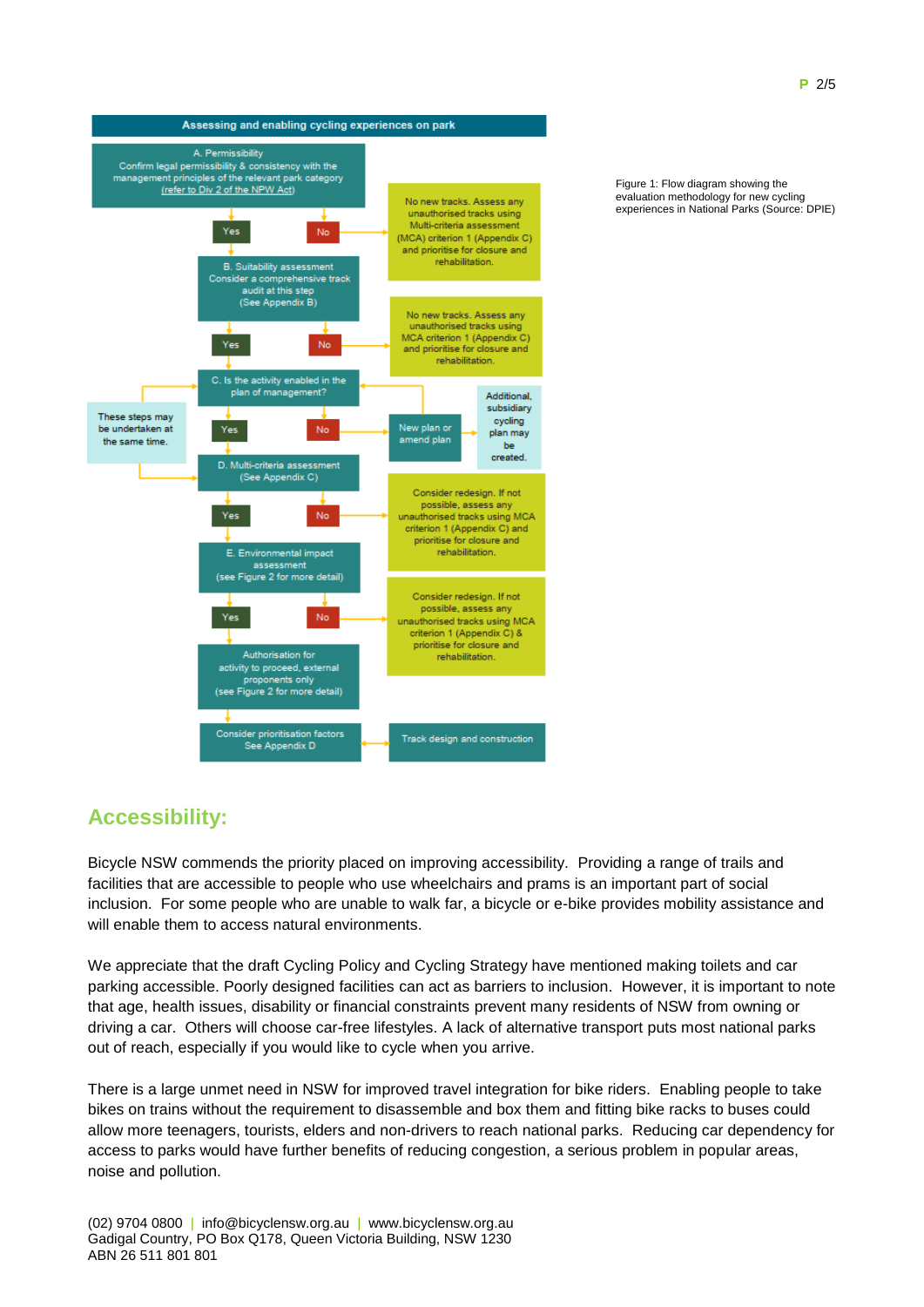#### **Recommendations:**

- The draft Policy and Strategy should include objectives to enable more people to access parks without a car. NPWS must work with Transport for NSW and private providers to create more public transport options and find solutions to the barriers that prevent bike being transported on buses and trains.
- New and enhanced links to existing local cycling networks outside national parks is an important element of future planning. This will encompass improved safety on the roads in and around the parks through cycle lanes, wide shoulders or separated bicycle paths, as well as off-road tracks. Enabling visitors to arrive by bicycle is essential for 'connectivity' and 'ease of access'.
- Ensure that new cycle infrastructure is inclusive and accommodates non-standard bikes such as recumbents and wheelchair bikes wherever possible. It is important to include ramps and dropped kerbs and consider bikes of different widths when designing modal filters. Any measures enabling cycling by disabled people will support a growth in cycling by novice cyclists, children and older people<sup>ii</sup>.

# **Road and fire trail cycling:**

Bicycle NSW is delighted that the new set of documents applies to the full range of cycling experiences. Many of our members are keen road cyclists and others enjoy longer trips on fire trails. However, there is still a focus on the development of off-road mountain bike facilities.

#### **Recommendations:**

- It is important to consider how to improve safety on roads and fire trails that are used by multiple types of vehicles and work with the relevant road authorities to achieve a high and consistent standard of infrastructure.
- The condition of the roads can be a major issue and the surfaces must be kept well-maintained. Wide sealed shoulders or bike lanes are needed on busier roads to separate bike riders from cars, allowing a wider range of cyclists to feel confident on the roads.
- Conflict between cars and people riding bikes, trail bikes and horses needs to be managed through continued engagement with all stakeholders.

# **Children and family cycling:**

The Bicycle NSW *Build it for Everyone* policy pillariii sets a standard that bicycle infrastructure should be fit for eight year old children or elders to ride on. The draft Cycling Strategy and Policy do not include any explicit objectives or actions to develop facilities for families.

#### **Recommendations:**

 A key aim of the Strategy should be to enable families and children to enjoy cycling experiences in National Parks. Plans for new facilities need to include beginner tracks, mini-circuits and practice areas that can be supervised easily. Where a stretch of road would be useful for families to combine trials or link up with public transport, fully separated bike paths should be considered.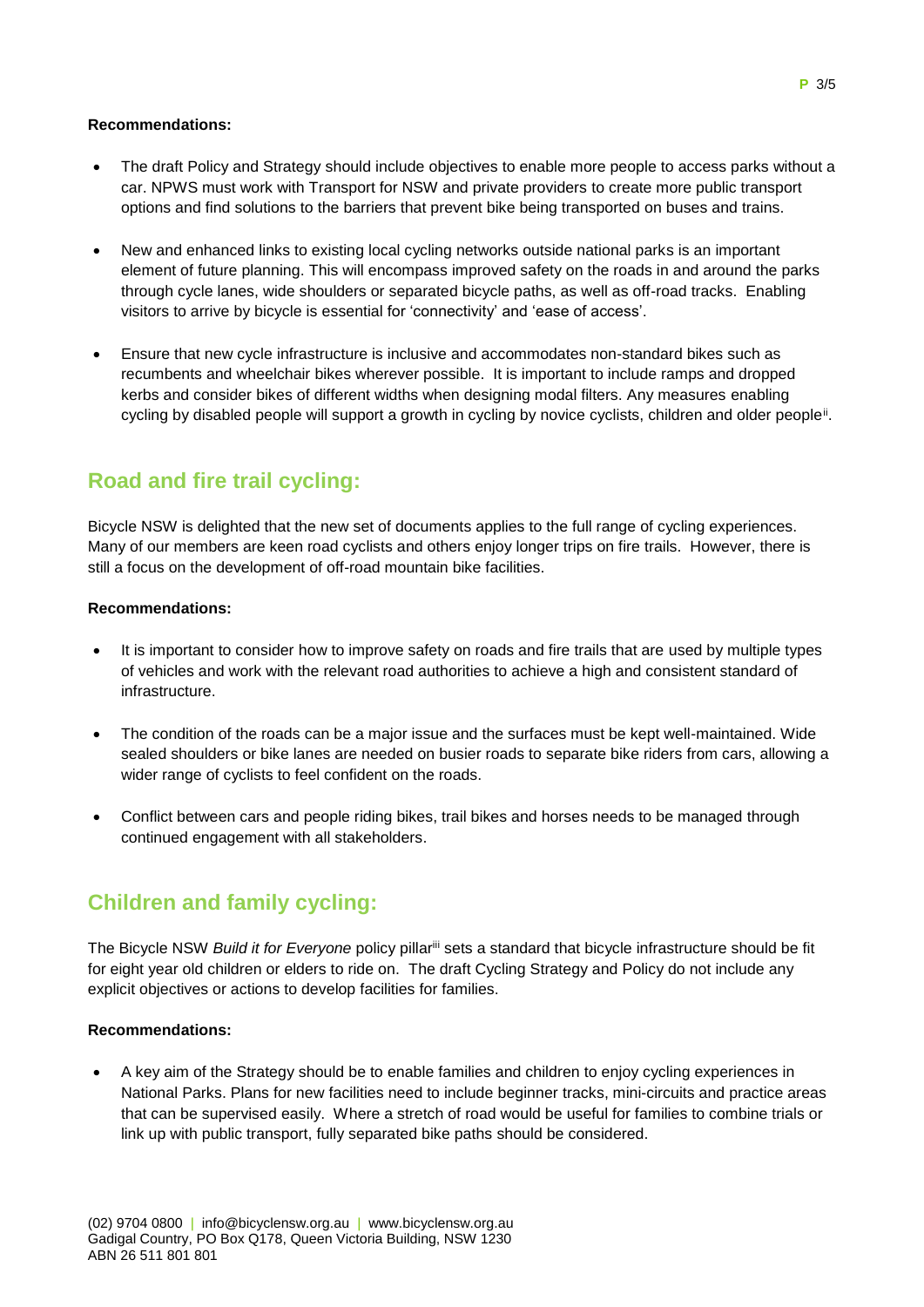- Information about trails should include advice about suitability for children of different ages and how long a trial may take to complete. Parents also need to know about toilets, water fountains and possible shelter when planning trips.
- Playful elements such as small jumps, bush art, treasure hunts, natural tunnels or bridges could be incorporated into appropriate trails to make the ride more fun for children. Such features would be particularly welcomed by parents and guardians when the distance or topography is challenging!

# **Bikepacking and tourism:**

Many riders prefer trips that can be completed within one day. However, 'bike-packing', where riders cycle and camp over a period of several days, is a very popular activity that is growing as facilities across the country expand to meet demand. Cycle tourism has enormous potential to attract domestic and international tourists, and provide opportunities to generate revenue for parks, local businesses and tour operators. For example, the Central West Trail near Dubbo is a 400km waymarked loop that has revitalised several country towns since April 2020<sup>iv</sup>, attracting thousands of cyclists to the area for a 5- or 6-day adventure. The Northern Rivers Rail Trail will be a catalyst for the Tweed Valley becoming an important hub for cycling. The Tumbarumba to Rosewood trail has brought a constant flow of visitors to small villages in the area since it opened in 2020, supporting 9 new businesses<sup>v</sup>.

#### **Recommendations:**

- Bicycle NSW encourages the development of opportunities for bike-packing in suitable areas. Roads and trails through National Parks should form part of new scenic waymarked routes that will draw cyclists from far and wide and support a vibrant rural economy. It is important to work closely with neighbouring LGAs to facilitate longer touring routes and publish maps and resources to promote cycle touring. This aligns with the State Government's NSW Visitor Economy Strategy 2030, which includes a commitment to develop accessible tourism, products, experiences and visitor precincts
- Camping and cabin facilities should allow access by bike where appropriate and provide space for secure overnight storage of cycles and other equipment.
- 'Mountain biking' should be distinguished from 'bikepacking' in the Cycling Strategy and Cycling Policy. This may be useful to better understand the different markets and user experiences being sought. In the draft documents, bikepacking language is not used.

### **Improved information management:**

NSW offers wonderful destinations for riders. PDF maps can be downloaded for each of the National Parks, and the National Parks website is excellent and offers detailed information about park facilities. However, it can be difficult to source up-to-date information that reflects important weather, flood, fire risk, accommodation, attractions and any alterations to trails. Clicking on the 'alerts for closures in NSW parks' in the app does not always provide relevant information. Often riders rely on third-party blogs for information to plan their trips and understand how trails can be connected together, but these are not updated regularly. Visitors to National Parks can also face challenges when trying to navigate as digital connectivity to access the internet on a phone can be poor, and detailed mapping is often limited to roads.